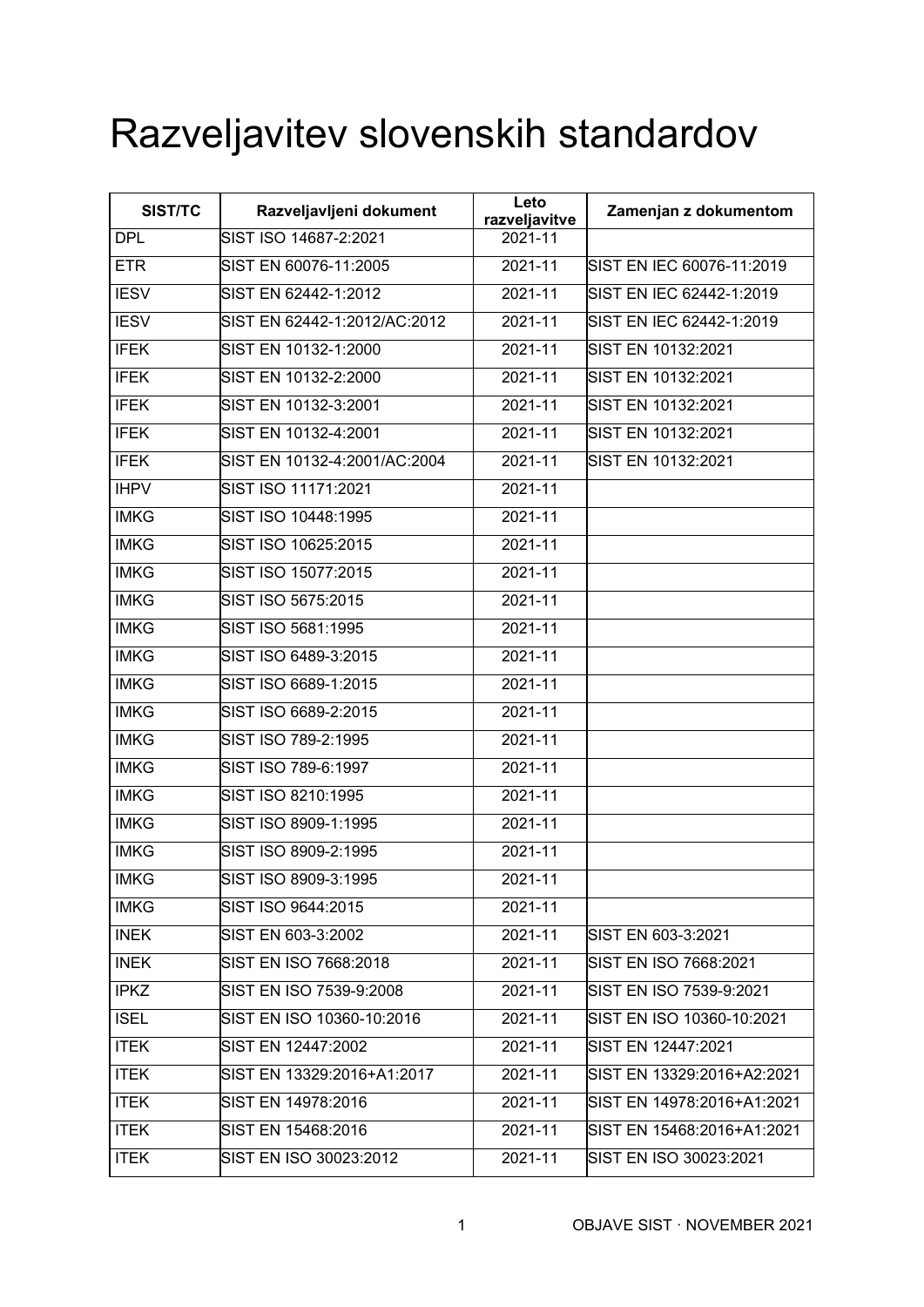| SIST/TC     | Razveljavljeni dokument         | Leto<br>razveljavitve | Zamenjan z dokumentom                        |
|-------------|---------------------------------|-----------------------|----------------------------------------------|
| <b>ITEK</b> | SIST EN ISO 5470-2:2003         | $2021 - 11$           | SIST EN ISO 5470-2:2021                      |
| <b>IŽNP</b> | SIST EN 13272:2012              | $2021 - 11$           | SIST EN 13272-1:2020<br>SIST EN 13272-2:2020 |
| <b>IŽNP</b> | SIST EN 14969:2007              | 2021-11               |                                              |
| <b>IŽNP</b> | SIST EN ISO 3381:2011           | 2021-11               | SIST EN ISO 3381:2021                        |
| <b>KAT</b>  | SIST CR 12333:1999              | 2021-11               | SIST-TP CEN/TR 12333:2021                    |
| KAT         | SIST CR 14061:2002              | 2021-11               | SIST-TP CEN/TR 14061:2021                    |
| KAT         | SIST EN 15169:2007              | 2021-11               | SIST EN 15935:2021                           |
| <b>KAT</b>  | SIST EN 15192:2007              | 2021-11               | SIST EN ISO 15192:2021                       |
| <b>KAT</b>  | SIST EN 15935:2012              | 2021-11               | SIST EN 15935:2021                           |
| <b>KAT</b>  | SIST EN 16123:2013              | 2021-11               | SIST EN ISO 12404:2021                       |
| <b>KAT</b>  | SIST EN ISO 12404:2015          | 2021-11               | SIST EN ISO 12404:2021                       |
| <b>KAT</b>  | SIST-TR CR 14539:2003           | 2021-11               | SIST-TP CEN/TR 14539:2021                    |
| <b>KAT</b>  | SIST-TS CEN ISO/TS 29843-2:2014 | 2021-11               | SIST-TS CEN ISO/TS 29843-<br>2:2021          |
| <b>MOC</b>  | SIST EN 60793-1-49:2007         | 2021-11               | SIST EN IEC 60793-1-49:2019                  |
| <b>MOC</b>  | SIST EN 60794-4-20:2013         | 2021-11               | SIST EN IEC 60794-4-20:2019                  |
| <b>MOC</b>  | SIST EN 61169-1:1998            | 2021-11               |                                              |
| <b>MOC</b>  | SIST EN 61169-1:1998/A1:1998    | 2021-11               |                                              |
| <b>MOC</b>  | SIST EN 61169-1:1998/A2:1998    | 2021-11               |                                              |
| <b>MOC</b>  | SIST EN 62074-1:2010            | 2021-11               | SIST EN 62074-1:2014                         |
| <b>MOC</b>  | SIST-TP CLC/TR 50510:2013       | 2021-11               | SIST-TP CLC/TR 50510:2021                    |
| <b>NAD</b>  | SIST ISO 2137:2008              | 2021-11               | SIST ISO 2137:2021                           |
| <b>OGS</b>  | SIST EN 1397:2015               | 2021-11               | SIST EN 1397:2021                            |
| <b>OGS</b>  | SIST EN 1397:2015/AC:2016       | 2021-11               | SIST EN 1397:2021                            |
| <b>OGS</b>  | SIST EN ISO 11855-1:2015        | 2021-11               | SIST EN ISO 11855-1:2021                     |
| <b>OGS</b>  | SIST EN ISO 11855-3:2015        | 2021-11               | SIST EN ISO 11855-3:2021                     |
| <b>OGS</b>  | SIST EN ISO 11855-4:2015        | 2021-11               | SIST EN ISO 11855-4:2021                     |
| <b>OGS</b>  | SIST EN ISO 11855-5:2015        | 2021-11               | SIST EN ISO 11855-5:2021                     |
| <b>SKA</b>  | SIST EN 50064:1998              | 2021-11               | SIST EN 50064:2019                           |
| <b>SKA</b>  | SIST EN 50064:1998/A1:1998      | 2021-11               | SIST EN 50064:2019                           |
| <b>SKA</b>  | SIST EN 50068:1995              | 2021-11               | SIST EN 50068:2019                           |
| <b>SKA</b>  | SIST EN 50069:1998              | 2021-11               | SIST EN 50069:2019                           |
| <b>SKA</b>  | SIST EN 50069:1998/A1:1998      | 2021-11               | SIST EN 50069:2019                           |
| <b>SPO</b>  | SIST EN 913:2019                | 2021-11               | SIST EN 913:2019+A1:2021                     |
| <b>STV</b>  | SIST EN 15193-1:2017            | 2021-11               | <b>SIST EN 15193-</b><br>1:2017+A1:2021      |
| <b>VAR</b>  | SIST EN ISO 3834-1:2006         | 2021-11               | SIST EN ISO 3834-1:2021                      |
| <b>VPK</b>  | SIST EN ISO 12625-7:2014        | 2021-11               | SIST EN ISO 12625-7:2021                     |